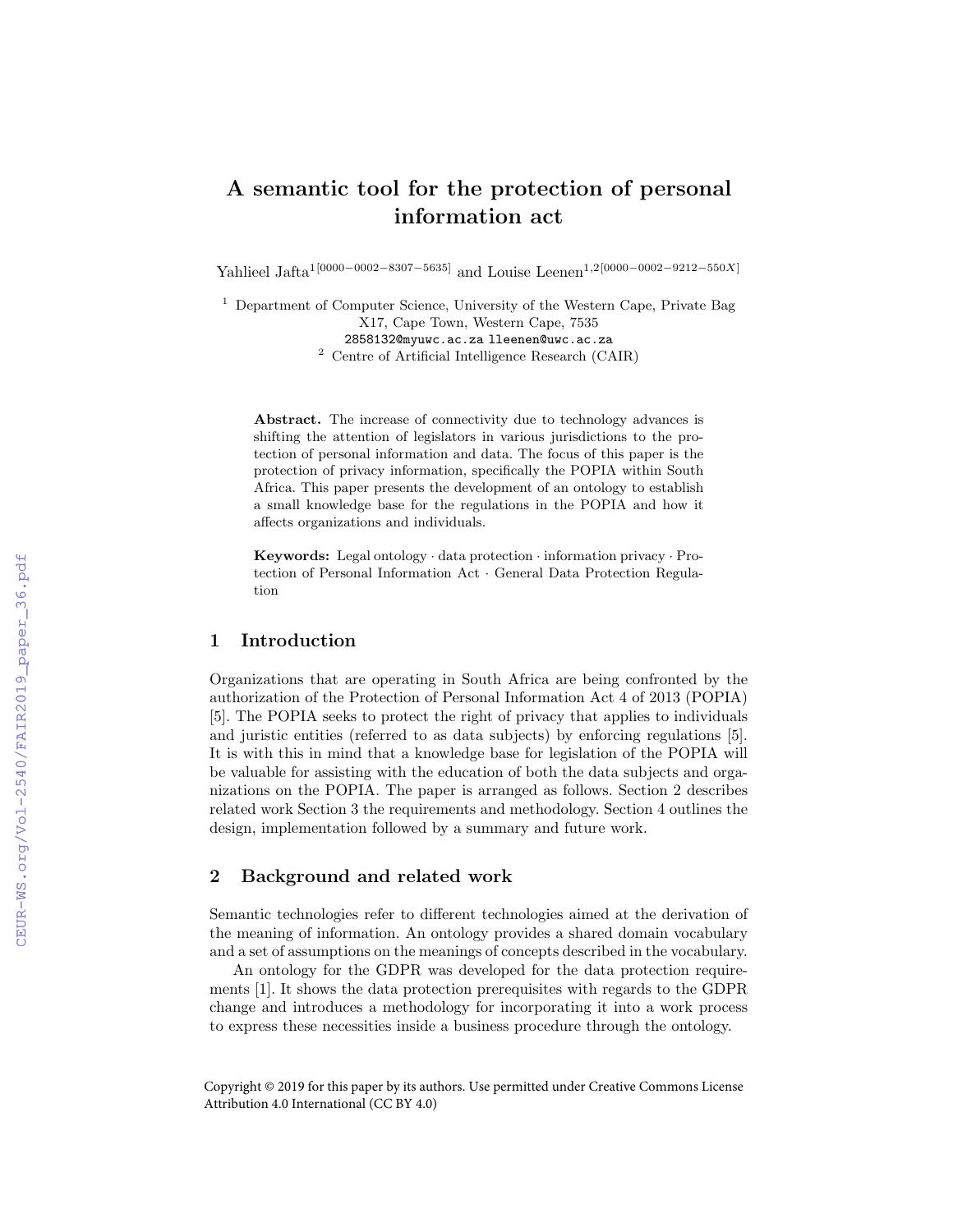2 Y. Jafta and L. Leenen

The GDPRov project [4] is an ontology concerned with the management of compliance through recognizing provenance information identified with assent and individual personal information required for consistency documentation. "It is an OWL 2 linked open data ontology" [4] that represents the provenance of assent and data lifecycle work processes for the GDPR.

#### 3 Requirements and methodology

The requirements for the ontology are defined by a set of competency questions the ontology should answer. These questions will serve as the litmus test in the evaluation phase of the development process and will help define the scope of the ontology [2]. The OWL-based ontology editor, Protégé, was used.

Our ontology engineering methodology is a combination of METHONTOL-OGY [3] and the Ontology Development 101 [2] method. METHONTOLOGY provides high–level activities for the development life cycle and the ontology development 101 method provides granular steps for the design and implementation phases.

### 4 Design and implementation

The design consists of listing all the key terms (chosen based on the competency questions) considered important for the knowledge base, defining an initial class hierarchy, and defining properties for classes and their features. Terms include data subject, person, processing, personal information, has rights.

The classes are created from a subset of the concepts listed in the terms above. Person, Accountability, DataSubject, and ReponsibleParty forms part of the initial set of classes. The properties are the concepts that will describe the relations between classes, as well as any additional data they might have. This includes, but not limited to, a data subject has rights, the right to access to information is a data subject right.

An initial evaluation was performed on the ontology by performing some basic queries using the DL Query plugin in the Protégé editor. The reasoner, Hermit version 1.4.3.456, was used for consistency verification. The queries included querying the rights of data subjects, describing personal information and special personal information. The evaluation is still in progress.

#### 5 Conclusion and future work

This paper outlines the development of an ontology to provide a knowledge base on various concepts within the Act that will promote transparency and education that can aid with the inception of this Act. The development of the ontology is now in the evaluation. A set of classes and properties was created to demonstrate a working ontology. The evaluation of the ontology will be performed to assert the satisfaction of requirements followed by maintenance. The latest version of the ontology can be found at https://cs.uwc.ac.za/honours/2019/yjafta/ontology.owl.